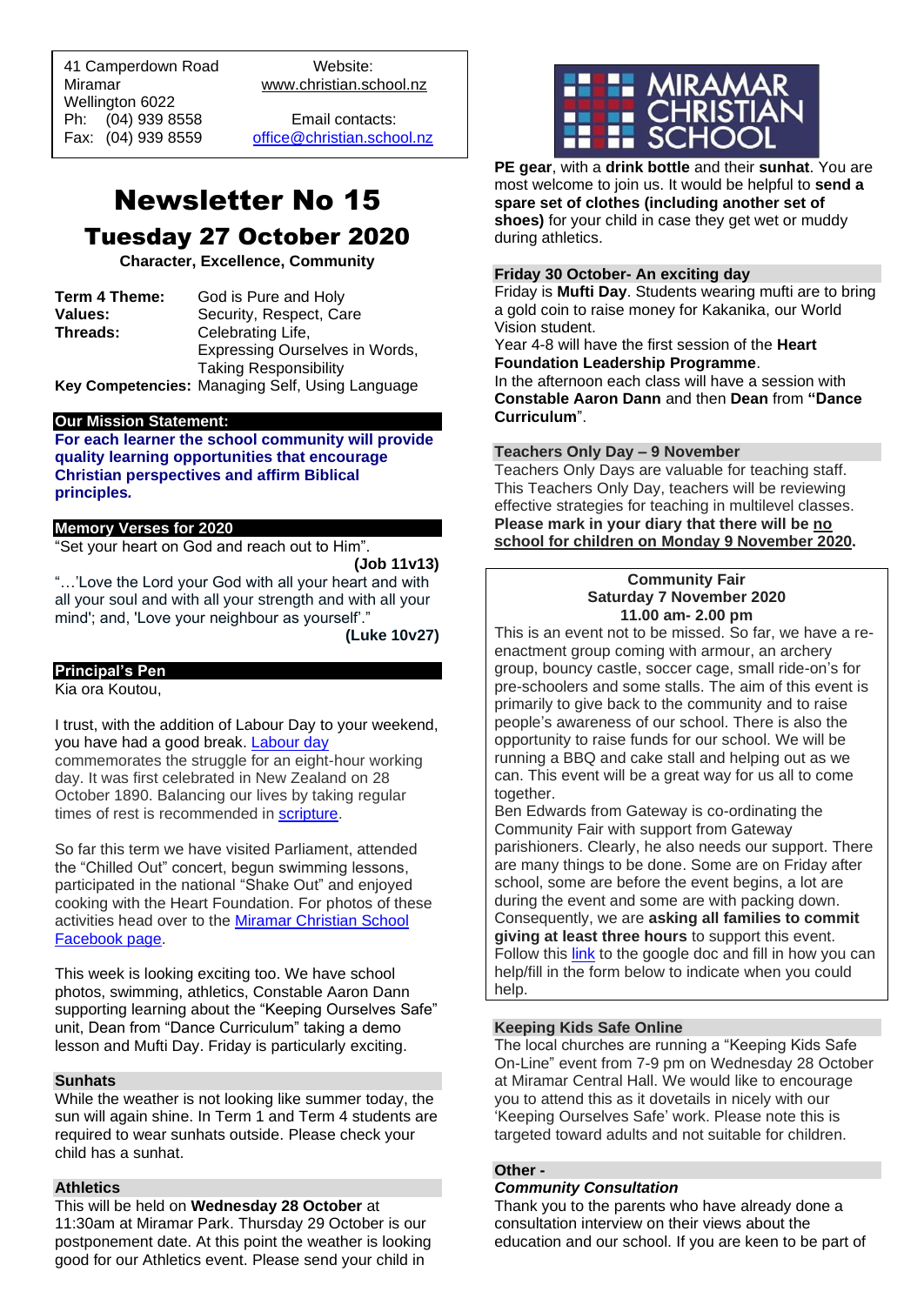the consultation, please come and make a time with me.

## *English Language Learning Opportunity*

Kiwi Class have contacted our school to let parents know they offer Free English and Employment Support. They run classes that help improve reading, writing, listening and speaking. Free childcare is available for 0- 5-year old's in various locations. If this sounds like something you would find helpful contact Elizabeth Young on 04 384 3693; 021,02750284 or [Elizabeth.young@kiwiclass.org.nz.](mailto:Elizabeth.young@kiwiclass.org.nz)

## **Prayer**

**Praise**

- For the opportunity to provide Christian schooling in Wellington.
- For the increased number of enquiries.
- For answers to prayers.
- For our community being able to work with Gateway Baptist on the Community Fair.
- For volunteers for the Community Fair.

## **Prayer**

- That God will help students to value and learn the ways they can keep themselves safe.
- That we, staff and whānau, would recognise teachable moments that can impact lives. For God's wisdom, anointing and blessing on the work of our Principal, teaching staff, office manager and children.
- That current and future enquiries would turn into enrolments.
- Those who wish to come to Miramar Christian School would find suitable accommodation within proximity of the school.
- That God would continue to make Miramar Christian School visible in the community.
- For many people to hear about and be drawn to the Community Fair – 7 November 2020.
- For more volunteers to help at the Community Fair.
- That we as Miramar Christian School community would be able to bless others through the "Community Fair."

## **Prayer Students**

• For our prayer students and their families: - **Week 3:** Timothy, Amia-Rose, Divya **Week 4:** Xander, Zeanelle, Raiden

I thank you for your on-going support. If you have any questions I can help with, please contact me (Mrs Kaye Gillies) on 021 293 5390.

> Shalom and Ngā Mihi **Kaye Gillies Principal**

| Heart                                                | <b>Spring lunchbox</b>                                     | i ilivipa                     |
|------------------------------------------------------|------------------------------------------------------------|-------------------------------|
| <b>Foundation</b><br>Sandwich on<br>wholemeal bread: | Choose one or more from each<br>group to have on the side: |                               |
| Tuna, avocado,<br>lettuce and mayo                   | Carrot and/or snow peas                                    | Tangelo and/or kiwifruit      |
|                                                      | Cheese and/or yoghurt                                      | Grainy crackers and/or hummus |

# **SCHOOL DIARY**

| <b>Every Mon</b>                    | <b>Assembly</b>                                                       |  |
|-------------------------------------|-----------------------------------------------------------------------|--|
| <b>Every Wed</b>                    | Subway ordered lunch (optional)                                       |  |
| <b>Every Thur/Fri</b>               | <b>Wheels Day / Wear PE Uniform</b>                                   |  |
| <b>Every Thurs</b>                  | <b>Technicraft (Yrs 7-8)</b>                                          |  |
| <b>Every Fri</b>                    | Music Lessons, 8:30am-10:45am                                         |  |
| <b>Every Sun</b>                    | 10am Gateway Baptist - all welcome                                    |  |
| <b>OCT</b>                          |                                                                       |  |
| Tues 27 Oct                         | School Photos a.m.                                                    |  |
| Tues 27 Oct                         | Swimming 2pm                                                          |  |
| Tues 27 Oct                         | BoT Mtg, 6:30pm, Room 4                                               |  |
| Wed 28 Oct                          | School Athletics, Miramar Park, 11:30am                               |  |
| Thurs 29 Oct                        | School Athletics Postponement Date                                    |  |
| Fri 30 Oct                          | Mufti Day - bring a gold coin donation                                |  |
| Fri 30 Oct                          | Heart Foundation - Leadership Yr4-8                                   |  |
| Fri 30 Oct                          | Dance Curriculum p.m.                                                 |  |
| Fri 30 Oct                          | Constable Aaron Dann visiting p.m.                                    |  |
| <b>NOV</b>                          |                                                                       |  |
| Mon 2 Nov                           | Author visit a.m.                                                     |  |
| Mon 2 Nov                           | Sharing Assembly 2:30pm                                               |  |
| Tues 3 Nov                          | Swimming 2pm                                                          |  |
| Thurs 5 Nov                         | Heart Foundation - Leadership Yr4-8                                   |  |
| Fri 6 Nov                           | Begin Community Fair set up                                           |  |
| Sat 7 Nov                           | Community Fair 11am-2pm                                               |  |
| Mon 9 Nov                           | TEACHER ONLY DAY - School Closed                                      |  |
| Thurs 10 Nov                        | Swimming 2pm                                                          |  |
| Fri 13 Nov                          | Heart Foundation - Leadership Yr4-8<br>Heart Foundation - Maori Games |  |
| Fri 13 Nov                          |                                                                       |  |
| Fri 13 Nov                          | Yr4-8 Library Visit                                                   |  |
| Mon 16 Nov                          | Sharing Assembly 2:30pm                                               |  |
| Tues 17 Nov                         | Swimming 2pm                                                          |  |
| Thurs 19 Nov                        | <b>MCS Speech Finals</b>                                              |  |
| Mon 23 Nov                          | BoT Mtg, 6:30pm, Room 4                                               |  |
| Tues 24 Nov                         | Swimming 2pm                                                          |  |
| Fri 27 Nov                          | Mufti Day - bring a gold coin donation                                |  |
| Mon 30 Nov                          | Sharing Assembly 2:30pm                                               |  |
| <b>DEC</b>                          |                                                                       |  |
| Tues 1 Dec                          | Swimming 2pm                                                          |  |
| Wed 2 Dec                           | <b>EZ Miniball Tournament</b>                                         |  |
| Thurs 3 Dec                         | Yr8 Leavers Dinner                                                    |  |
| Mon 7 Dec                           | Assembly 2:30pm                                                       |  |
| Mon 7 Dec                           | Bot Mtg, 6:30pm, Room 4                                               |  |
| Tues 8 Dec                          | <b>MCS Volunteers Morning Tea</b>                                     |  |
| Wed 9 Dec                           | Prizegiving Practice 9am @ Gateway Baptist                            |  |
| Wed 9 Dec                           | Prizegiving, 6pm @ Gateway Baptist                                    |  |
| <b>MCS Beach Trip</b><br>Mon 14 Dec |                                                                       |  |
| Mon 14 Dec                          | Reports sent home                                                     |  |

## **Parenting Course**

*INITIATING INDEPENDENCE – Parenting 6 to 12-year olds* 

Course starting 28 October to 2 December 2020. 2 hours per week for 6 weeks. Wednesday 7 pm – 9 pm. Small group classes (max. 12 people) in Parent Help offices: **Level 4, 175 Victoria Street, Wellington**. • Learn skills to communicate with and support your child

- Understand your child's behaviour
- Feel empowered to solve behavioural issues

**Register here** https://www.parenthelp.org.nz/registerfor-parenting-course/

**Cost of course:** 1 Participant \$50, 2 Participants \$70 **Register here:** [https://www.parenthelp.org.nz/register](https://www.parenthelp.org.nz/register-for-parenting-course/)[for-parenting-course/](https://www.parenthelp.org.nz/register-for-parenting-course/)